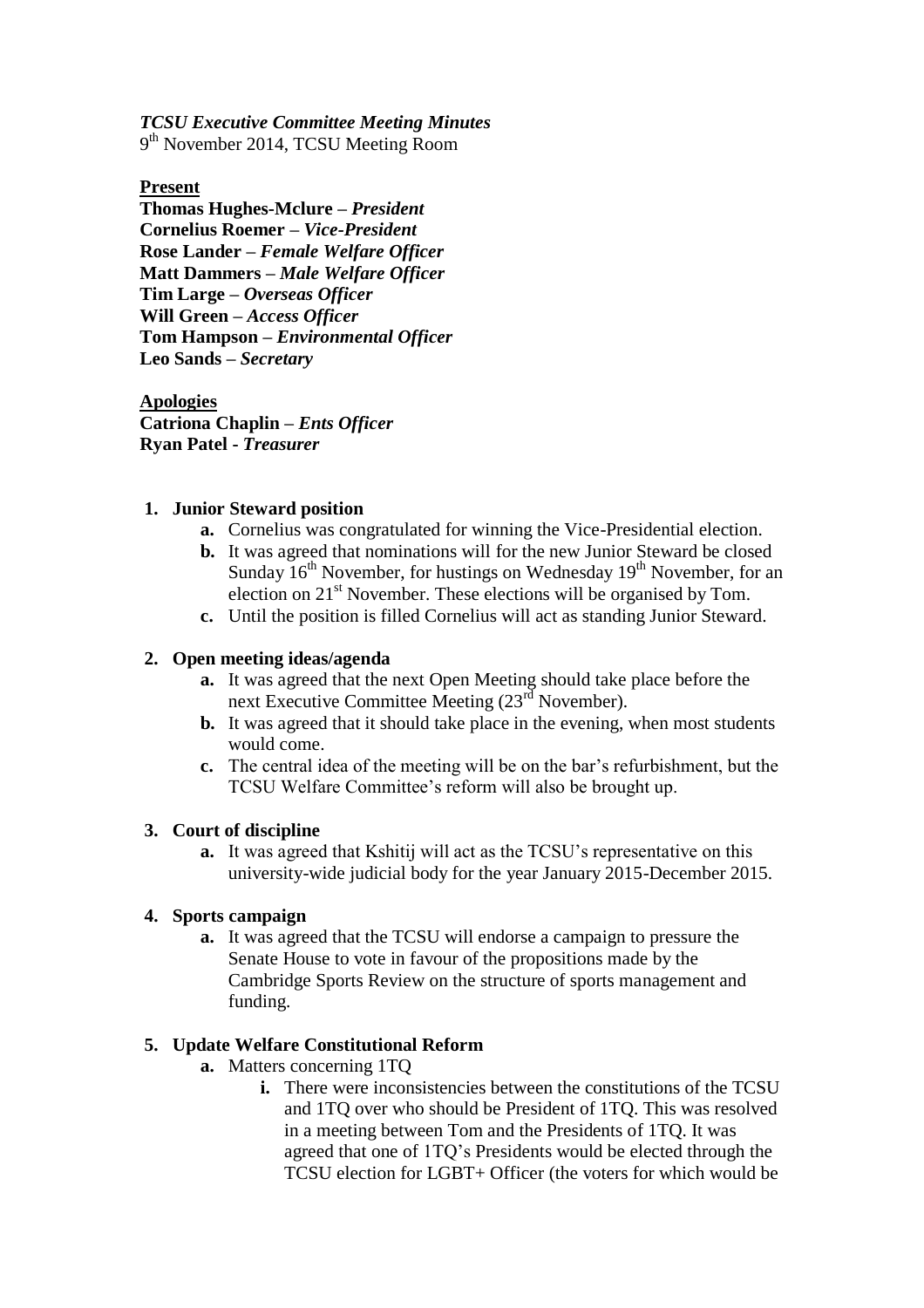limited to those who identify as LGBT+). The other 1TQ President would be elected by 1TQ members.

- **b.** Matters concerning TCSU Welfare survey
	- **i.** Matt and Rose will conduct an anonymous survey on whether TCSU members think there should be a BME officer. This should include a clause questioning which ethnic group the member identified with. Questions should include:
		- **1.** Do you feel as if you have been racially profiled by other students?
		- **2.** Do you feel as if you have been racially profiled by college staff?
		- **3.** Do you think that the interests of Black and Minority Ethnic Communities would be better represented by the establishment of a BME officer as part of the Welfare Committee.
		- **4.** Do you suffer from a long-standing physical and mental disability?
	- **ii.** The survey should also include a section for international students, this will be drafted by Tim.
	- **iii.** The survey will be checked for legal consistency with Education legislation, this can be done by CUSU.
	- **iv.** Before the survey goes live, the Executive Committee will be given a chance to review it.
- **c.** Matters concerning Welfare Committee Reform
	- **i.** Separate to the survey, it was agreed that the new Welfare Committee wouldn't have a Treasurer, Publicity Officer, or a Secretary. These roles would be carried out by the TCSU Executive Committee equivalents. This will be enshrined in a reformed TCSU constitution.
	- **ii.** The positions of Women's Officer, LGBT+ Officer, Disabilities Officer, and potentially a BME Officer (yet to be decided), this will become enshrined in the TCSU constitution. They will not be co-opted positions, but elected by TCSU members in an electoral cycle that runs two weeks behind the Executive Committee's electoral cycle (e.g. elections for these positions will take place two weeks after the elections for the Executive Committee).

# **6. AOB**

- **a.** List of things that the TCSU Executive Committee is making progress on.
	- **i.** Burrell's Common Room
	- **ii.** Getting rid of Table Tennis Table in JCR
	- **iii.** Getting new PS4 controllers
	- **iv.** Trolleys at Porters' lodge
	- **v.** Publicity
	- **vi.** College Councillor
	- **vii.** Access bus
	- **viii.** Internet Access
		- **ix.** Storage over vacation period
		- **x.** Society funding
		- **xi.** Women's discussion group